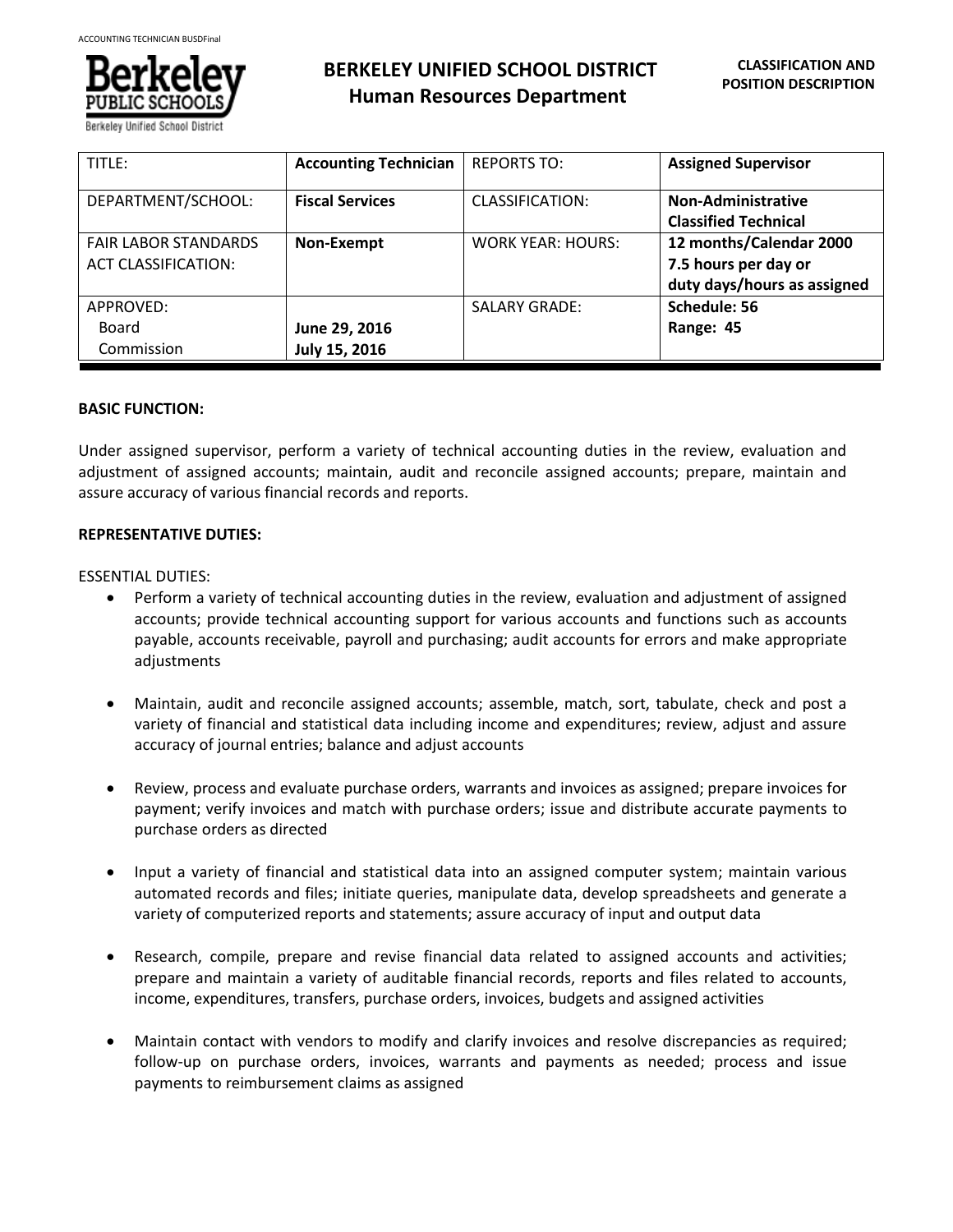- Process accounts receivable as assigned; reconcile cash accounts; receive, verify and process deposits; check money totals against receipts and invoices to assure accuracy; prepare invoices and arrange for billings as directed
- Process and evaluate various forms and applications as assigned; compare and reconcile forms, statements, records, reports and other financial documents; identify errors and resolve discrepancies; initiate account transfers as needed
- Compile, research and evaluate a variety fiscal information related to assigned fiscal functions; assemble and distribute related materials; assure mandated reports are submitted to appropriate agencies according to established time lines
- Assist designated departments and programs in the maintenance and evaluation of budgetary records and data as assigned; monitor funds for income and expenditures; calculate, prepare and revise budgetary data
- Communicate with personnel and outside agencies to exchange information and resolve issues or concerns
- Operate a variety of office equipment including a calculator, copier, fax machine, typewriter, computer and assigned software
- Perform various clerical duties in support of assigned functions as required; receive and respond to mail and e-mail; prepare routine correspondence; duplicate and distribute materials

OTHER DUTIES: Perform related duties as assigned

#### **KNOWLEDGE AND ABILITIES:**

KNOWLEDGE OF: Methods, procedures and terminology used in technical accounting work Financial and statistical record-keeping techniques Preparation of financial statements and comprehensive accounting reports General accounting and business functions of an educational organization Policies and objectives of assigned programs and activities Use and processing of requisitions, purchase orders, invoices and related documents Preparation, review and control of assigned accounts Data control procedures and data entry operations Modern office practices, procedures and equipment Operation of a computer and assigned software Oral and written communication skills Interpersonal skills including tact, patience and courtesy Arithmetic computations

ABILITY TO:

Perform a variety of technical accounting duties in the review, evaluation and adjustment of assigned accounts

Maintain accurate financial and statistical records

Prepare and evaluate comprehensive accounting reports and statements